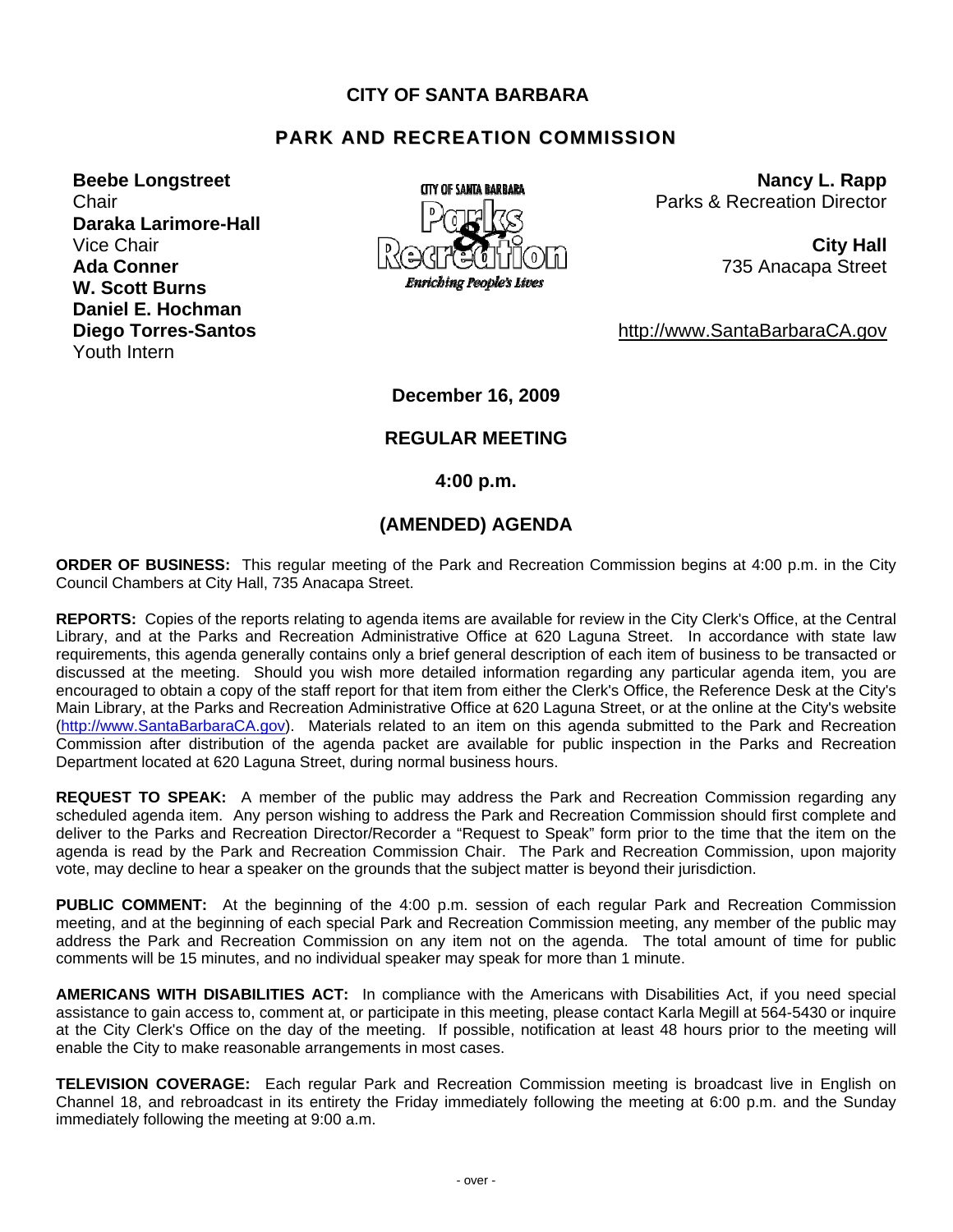# **ORDER OF BUSINESS**

4:00 P.M. - Park and Recreation Commission Meeting

# **CALL TO ORDER**

### **PLEDGE OF ALLEGIANCE**

**ROLL CALL** 

## **CHANGES TO THE AGENDA**

#### **WRITTEN COMMUNICATIONS**

#### **PUBLIC COMMENT**

Any member of the public may address the Commission for up to one minute on any subject within the jurisdiction of the Commission that is not scheduled for a public discussion before the Commission.

# **RECOGNITION OF ADA CONNER, OUTGOING PARK AND RECREATION COMMISSIONER – FOR ACTION**

**COMMISSIONER COMMITTEE ASSIGNMENT REPORTS** 

## **COMMISSION AND STAFF COMMUNICATIONS**

## **YOUTH COUNCIL REPORT**

## **CONSENT CALENDAR**

- 1. Summary of Council Actions For Information (Attachment)
- 2. Approval of Minutes For Action (Attachments)

Recommendation: That the Commission waive the reading and approve the minutes of the regular meeting of November 18, 2009.

## **STREET TREE ADVISORY COMMITTEE ITEMS**

3. Street Tree Advisory Committee Recommendations – For Action (Attachments)

Recommendation**:** That the Commission:

A. Partially approve the Street Tree removal request at 3003 Paseo Tranquillo – Peggy and Edward Walls – *(3) Lophostemon confertus,*  Brisbane Box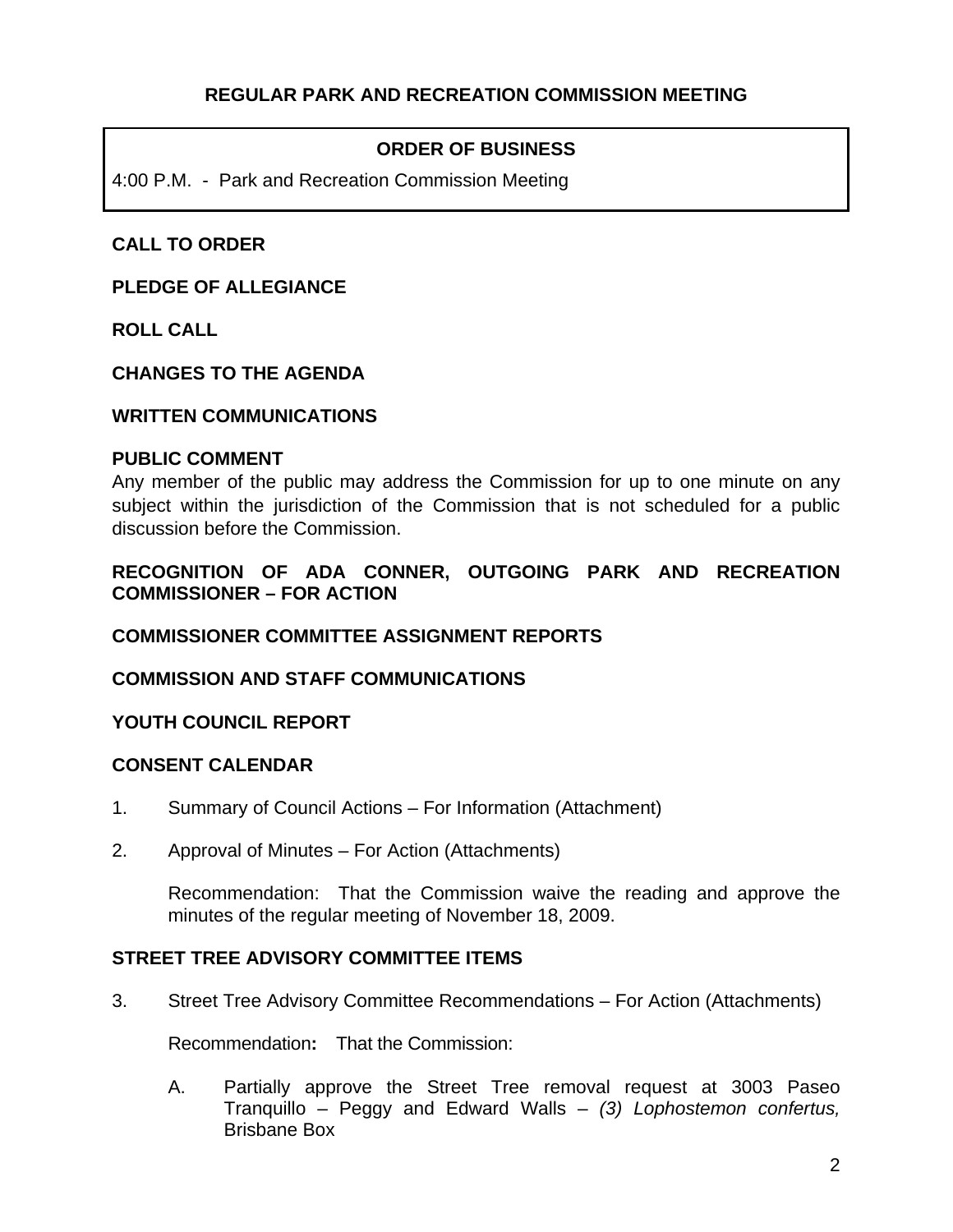- B. Conditionally approve the Street Tree removal request at 3515 Madrona Dr. – Patricia Oloson – *Cryptocarya rubra,* Red Laurel
- C. Deny the following Street Tree removal requests:
	- 1. 1905 Mission Ridge Rd. Edward Cooper *Eucalyptus camaldulensis,* Red Gum
	- 2. 726 State St. Rowand Chaffee *Washingtonia robusta,* Mexican Fan Palm
	- 3. 532 Brinkerhoff Ave. Kenneth Kahre *(2) Pinus canariensis,* Canary Island Pine
	- 4. 1419 Laguna St. Don Royale/Park East Apartments *Cinnamomum camphora,* Camphor Tree
- D. Approve the following Front Yard Setback Tree removal requests:
	- 1. 612 Willowglen Rd. David Swett *Washingtonia robusta,*  Mexican Fan Palm
	- 2. 3699 Rockcreek Rd. Paul A. Gira *Ficus microcarpa 'Nitida',* Indian Laurel Fig

# **OLD BUSINESS**

### **NEW BUSINESS**

4. Advisory Committee Appointments – For Action (Attachment)

That the Commission:

- A. Consider the application of Irelle Beatie, incumbent, and make one appointment to the Golf Advisory Committee;
- B. Consider the applications of Greg Chittick, Kristen LaBonte, and Corey Welles, incumbents, and make three appointments to the Integrated Pest Management (IPM) Advisory Committee; and
- C. Consider the applications of Ricardo Castellanos and Karen Christman, incumbents, and make two appointments to the Street Tree Advisory Committee.
- 5. Co-Sponsorship Information Update For Information (Attachment)

 Recommendation: That the Commission receives an updated report on Parks and Recreation Department Agreements including co-sponsorships, facility. and license agreements.

## **ADMINISTRATIVE AND STAFF REPORTS**

6. Parks and Recreation Budget – For Discussion